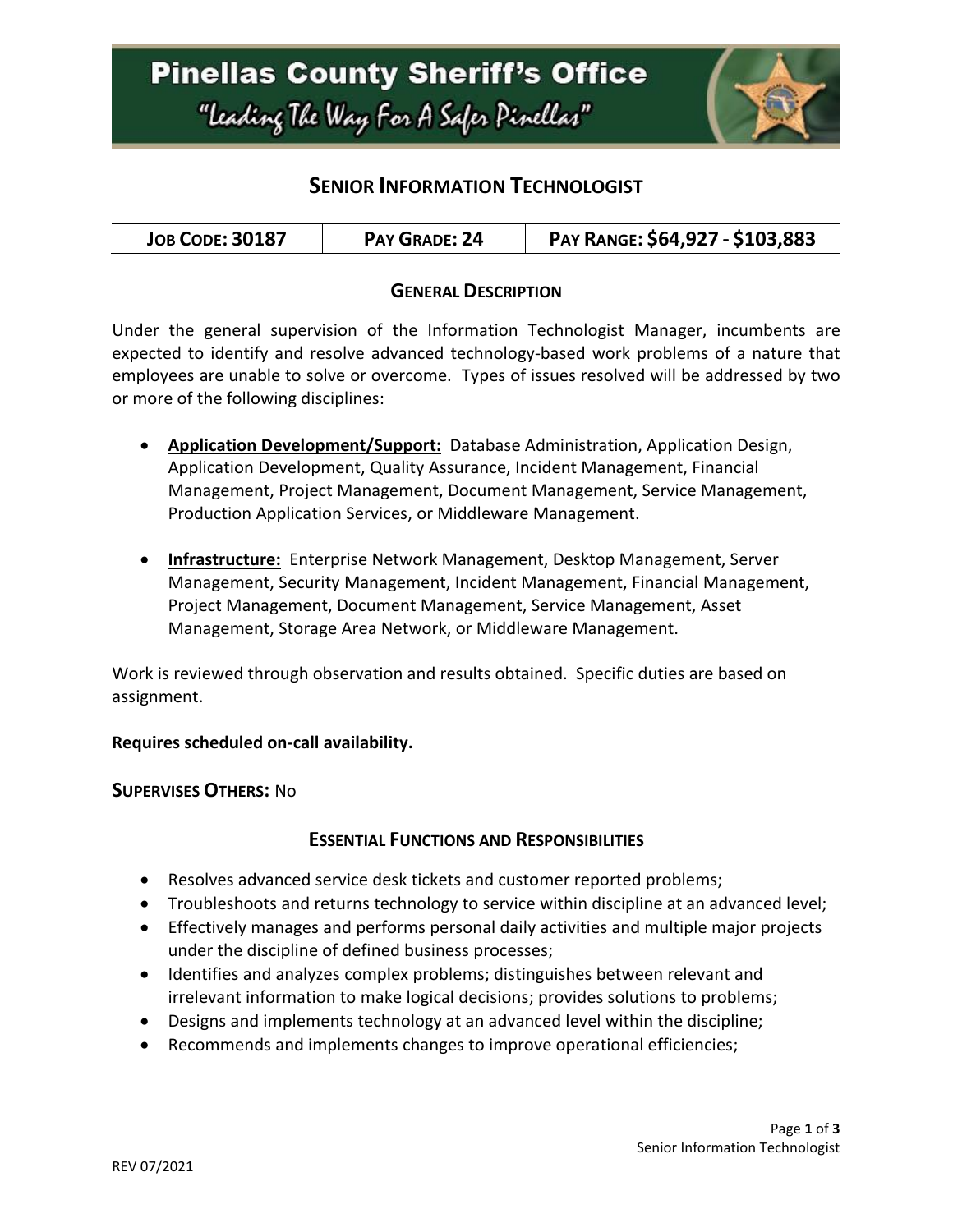# **Pinellas County Sheriff's Office** "Leading The Way For A Safer Pinellar"



- Demonstrates technical leadership when working with peers and customers to achieve long-term solutions for a variety of agency technology needs;
- Contributes to project plans/schedules, and coordinates requirements, tasks, work assignments, resources and critical milestones, focusing on priority tasks;
- Participates in Sheriff's Office recruitment and community relations activities as directed.

Regular and reliable attendance is required as an essential function of the position.

This position is considered essential and, in the event of an emergency or natural disaster, will be required to report to work.

This list is not intended to be all-inclusive, and you may not be responsible for every item listed. The employer reserves the right to assign additional functions and responsibilities as necessary.

### **QUALIFICATIONS**

- Graduation from an accredited college or university with a Bachelor's Degree in Information Technology, Computer Science, Computer Technology or related field, AND
- Six (6) years' experience in information technology specific to the assigned discipline (i.e. application development, database administration, etc.) that includes customer service
- Or equivalent combination of education and experience
- Additional qualifications as identified by the assignment
- Must possess a valid Florida driver's license
- Consideration for this position requires a credit check

### **KNOWLEDGE, SKILLS, AND ABILITIES**

- Knowledge of standard office practices, procedures, policies, personal computers, operating systems and related software applications
- Skill in managing personal daily activities and major projects for self and others
- Skill in use and application of reference materials to research and solve major problems
- Skill in the application of theory in resolving major problems
- Skill in applying new technologies, soft skills and procedures
- Ability to mentor teammates, lead teams, and facilitate groups to achieve success with others
- Ability to prepare and deliver effective presentations at various levels
- Ability to use diplomacy in dealing with difficult customers and delivery of services
- Ability to communicate effectively, both verbally and in writing, with peers and others